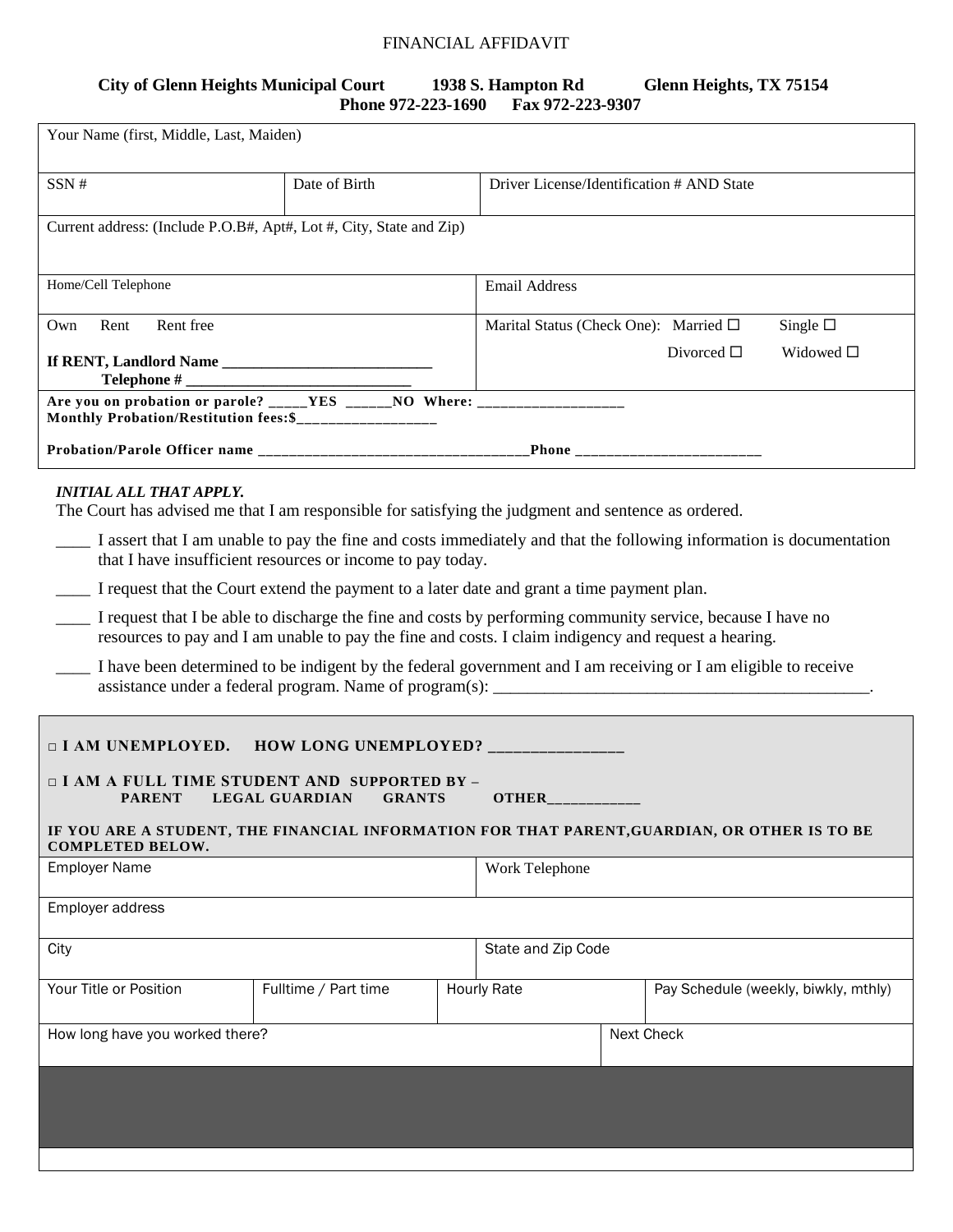### FINANCIAL AFFIDAVIT

### Spouse Name

Spouse's Employer Name and address

| Spouse's Title or Position | Fulltime / Part time | <b>Hourly Rate</b> | Pay Schedule (weekly, biwkly, |
|----------------------------|----------------------|--------------------|-------------------------------|
|                            |                      |                    | mthly                         |

## My **Dependents**: The people who depend on me financially are:

| Name                                                 | $(Age)$ Relationship to me |
|------------------------------------------------------|----------------------------|
|                                                      |                            |
|                                                      |                            |
| c. $\frac{1}{2}$ ( ) $\frac{1}{2}$ ( ) $\frac{1}{2}$ |                            |
| d. $\qquad \qquad$ (                                 | $\overline{a}$             |
| $e.$ (                                               |                            |

# My **Property/Financial Assets** include:

|                       | Account Balance |
|-----------------------|-----------------|
| Checking              |                 |
| Savings               |                 |
| <b>Money Market</b>   |                 |
| Investments           |                 |
| Other                 |                 |
| <b>Total Property</b> |                 |

| My monthly take-home wages:                                                     |  |
|---------------------------------------------------------------------------------|--|
| The amount I receive each month in <b>public benefits</b> is:                   |  |
| The amount of income from <b>other people in my household</b> is: $\frac{1}{2}$ |  |
| The amount I receive each month from other sources is:                          |  |
| <b>TOTAL monthly income is: \$</b>                                              |  |
| <b>My Monthly Expenses Are:</b>                                                 |  |
| a. Home mortgage payment, rent, or lot rental for trailer: \$                   |  |
| b. Credit Cards:                                                                |  |
| a Itilitias (algoriaity water assessed) phone                                   |  |

|                | c. Utilities (electricity, water, gas, cell phone):         |  |
|----------------|-------------------------------------------------------------|--|
| d.             | Food and sundries (toiletries, newspaper):                  |  |
| e.             | Clothing:                                                   |  |
| f.             | Laundry and cleaning:                                       |  |
| g.             | Newspapers, periodicals, & books, including school books:\$ |  |
| h.             | Medical, dental, and drug expenses:                         |  |
| 1.             | Insurance (auto, life, medical, homeowners/renters): \$     |  |
| $\mathbf{1}$ . | Transportation/gas, including auto payments:                |  |
| k.             | Taxes not deducted from wages or included in mortgage: \$   |  |
|                | Alimony or support payments:                                |  |
| m.             | Cable/Satellite/Internet:                                   |  |
| n.             | Other Loans:                                                |  |
|                |                                                             |  |
|                |                                                             |  |